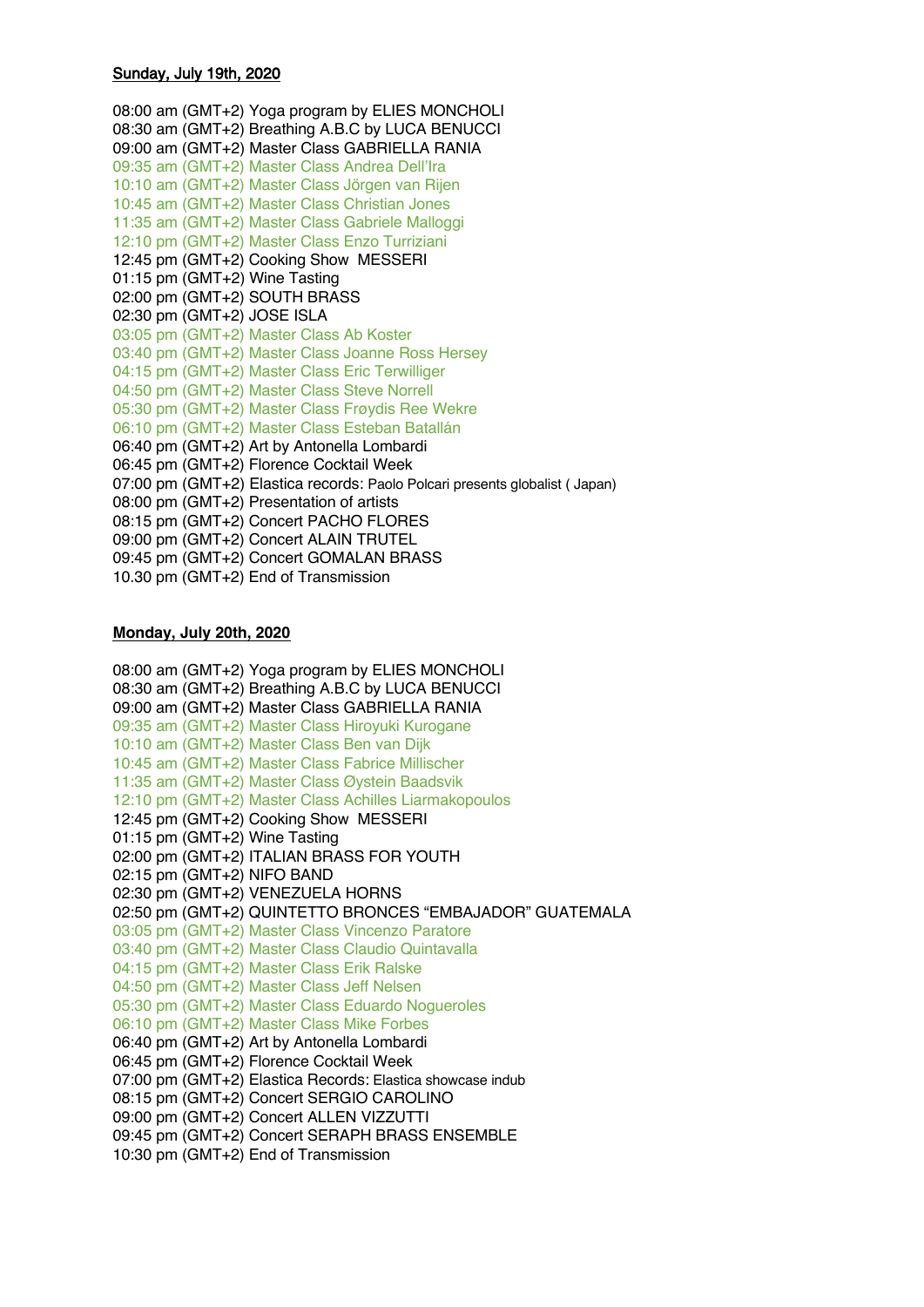## **Tuesday, July 21st, 2020**

8:00 am (GMT+2) Yoga program by ELIES MONCHOLI 8:30 am (GMT+2) Breathing A.B.C by LUCA BENUCCI 09:00 am (GMT+2) Master Class GABRIELLA RANIA 09:35 am (GMT+2) Master Class Stefan Schulz 10:10 am (GMT+2) Master Class Roland Szentpali 10:45 am (GMT+2) Master Class Guglielmo Pellarin 11:35 am (GMT+2) Master Class David Pyatt 12:10 pm (GMT+2) Master Class Francisco "Pacho" Flores 12:45 pm (GMT+2) Cooking Show MESSERI :15 pm (GMT+2) Wine Tasting :00 pm (GMT+2) ITALIAN BRASS FOR YOUTH :15 pm (GMT+2) ALPTRAUM :30 pm (GMT+2) Belgian Brass :05 pm (GMT+2) Master Class Sarah Willis :40 pm (GMT+2) Master Class Katy Jones :15 pm (GMT+2) Master Class Michael Grose :50 pm (GMT+2) Master Class Perry Hoogendijk :30 pm (GMT+2) Master Class Ximo Vicedo :10 pm (GMT+2) Master Class Gabriel Langfur :40 pm (GMT+2) Art by Antonella Lombardi :45 pm (GMT+2) Florence Cocktail Week :00 pm (GMT+2) Elastica records: Deleted soul Djset :15 pm (GMT+2) Concert JENS LINDEMANN :00 pm (GMT+2) Concert GIOVANNI HOFFER :45 pm (GMT+2) Concert AMERICAN BRASS QUINTET .30 pm (GMT+2) End of Transmission

#### **Wednesday, July 22nd, 2020**

8:00 am (GMT+2) Yoga program by ELIES MONCHOLI 8:30 am (GMT+2) Breathing A.B.C by LUCA BENUCCI 09:00 am (GMT+2) Master Class GABRIELLA RANIA 09:35 am (GMT+2) Master Class Fletcher Mitchell 10:10 am (GMT+2) Master Class Antonio Sicoli 10:45 am (GMT+2) Master Class Jack Chou 11:35 am (GMT+2) Master Class Andrea Tofanelli 12:10 pm (GMT+2) Master Class David Muñoz 12:45 pm (GMT+2) Cooking Show MESSERI :15 pm (GMT+2) Wine Tasting :00 pm (GMT+2) ITALIAN BRASS FOR YOUTH :15 pm (GMT+2) SHOFAR HORN :05 pm (GMT+2) Master Class Luiz Garcia :40 pm (GMT+2) Master Class Albert Savino Khattar :15 pm (GMT+2) Master Class Rex Richardson :50 pm (GMT+2) Master Class Andrew Bain :30 pm (GMT+2) Master Class Vanessa Fralick :10 pm (GMT+2) Master Class Daniel Perantoni :40 pm (GMT+2) Art by Antonella Lombardi :45 pm (GMT+2) Florence Cocktail Week :00 pm (GMT+2) Elastica Records: Elastica showcase featuring Pablo gamba :15 pm (GMT+2) Concert ROLAND TZENTPALI :00 pm (GMT+2) Concert MARCO PIEROBON :45 pm (GMT+2) Concert BRASSUKA 10:30 pm (GMT+2) End of Transmission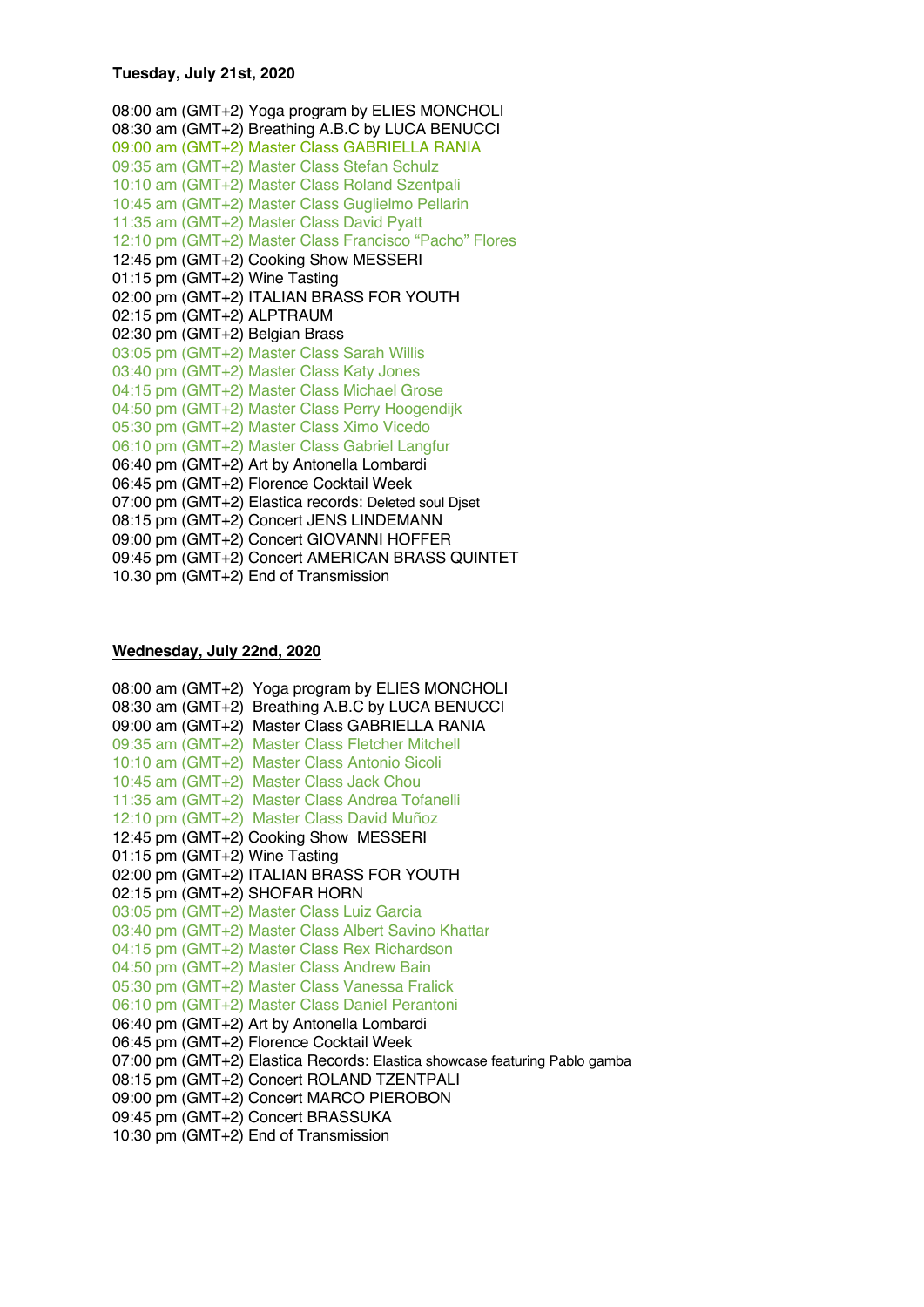#### **Thursday, July 23rd, 2020**

8:00 am (GMT+2) Yoga program by ELIES MONCHOLI 8:30 am (GMT+2) Breathing A.B.C by LUCA BENUCCI 09:00 am (GMT+2) Master Class GABRIELLA RANIA 09:35 am (GMT+2) Master Class Rubén Simeó 10:10 am (GMT+2) Master Class Marco Pierobon 10:45 am (GMT+2) Master Class Jonathan Reith 11:35 am (GMT+2) Master Class Giuliano Sommerhalder 12:10 pm (GMT+2) Master Class Fábio Brum 12:45 pm (GMT+2) Cooking Show MESSERI :15 pm (GMT+2) Wine Tasting :00 pm (GMT+2) ITALIAN BRASS FOR YOUTH :15 pm (GMT+2) ALBUFERA HORN :30 pm (GMT+2) CHINESE HORNS :45 pm (GMT+2) IRAN BRASS ENSEMBLE :05 pm (GMT+2) Master Class Jamie Williams :40 pm (GMT+2) Master Class Mike Roylance :15 pm (GMT+2) Master Class Patrick Sheridan :50 pm (GMT+2) Master Class Mireia Farrés :30 pm (GMT+2) Master Class Fernando Deddos :10 pm (GMT+2) Master Class Alessandro Fossi :40 pm (GMT+2) Art by Antonella Lombardi :45 pm (GMT+2) Florence Cocktail Week :00 pm (GMT+2) Elastica Records: Casino Royale Quarantine Scenario :15 pm (GMT+2) Concert ANDREA TOFANELLI :00 pm (GMT+2) Concert ØYSTEIN BAASVIK :45 pm (GMT+2) Concert BAYRES HORNS :30 pm (GMT+2) End of Transmission

# **Friday, July 24th, 2020**

8:00 am (GMT+2) Yoga program by ELIES MONCHOLI 8:30 am (GMT+2) Breathing A.B.C by LUCA BENUCCI 09:00 am (GMT+2) Master Class GABRIELLA RANIA 09:35 am (GMT+2) Master Class Daniele Morandini 10:10 am (GMT+2) Master Class Stefan de Leval Jezierski 10:45 am (GMT+2) Master Class Rodolfo Epelde 11:35 am (GMT+2) Master Class Luciano De Luca 12:10 pm (GMT+2) Master Class Xiaoming Han 12:45 pm (GMT+2) Cooking Show MESSERI :15 pm (GMT+2) Wine Tasting :00 pm (GMT+2) ITALIAN BRASS FOR YOUTH :15 pm (GMT+2) KORTENHOEF BRASS QUINTET :30 pm (GMT+2) MELOS BRASS :05 pm (GMT+2) Master Class Bastien Baumet :40 pm (GMT+2) Master Class Sérgio Carolino :15 pm (GMT+2) Master Class Jens Lindemann :50 pm (GMT+2) Master Class Alain Trudel :30 pm (GMT+2) Master Class Dale Clevenger :10 pm (GMT+2) Master Class Aaron Tindall :40 pm (GMT+2) Art by Antonella Lombardi :45 pm (GMT+2) Florence Cocktail Week :00 pm (GMT+2) Elastica Records: Tuzzy djset :15 pm (GMT+2) Concert JOE BURGSTALLER :00 pm (GMT+2) Concert MARY BOWDEN :45 pm (GMT+2) Concert 8 Buglers of Japan :30 pm (GMT+2) End of Transmission